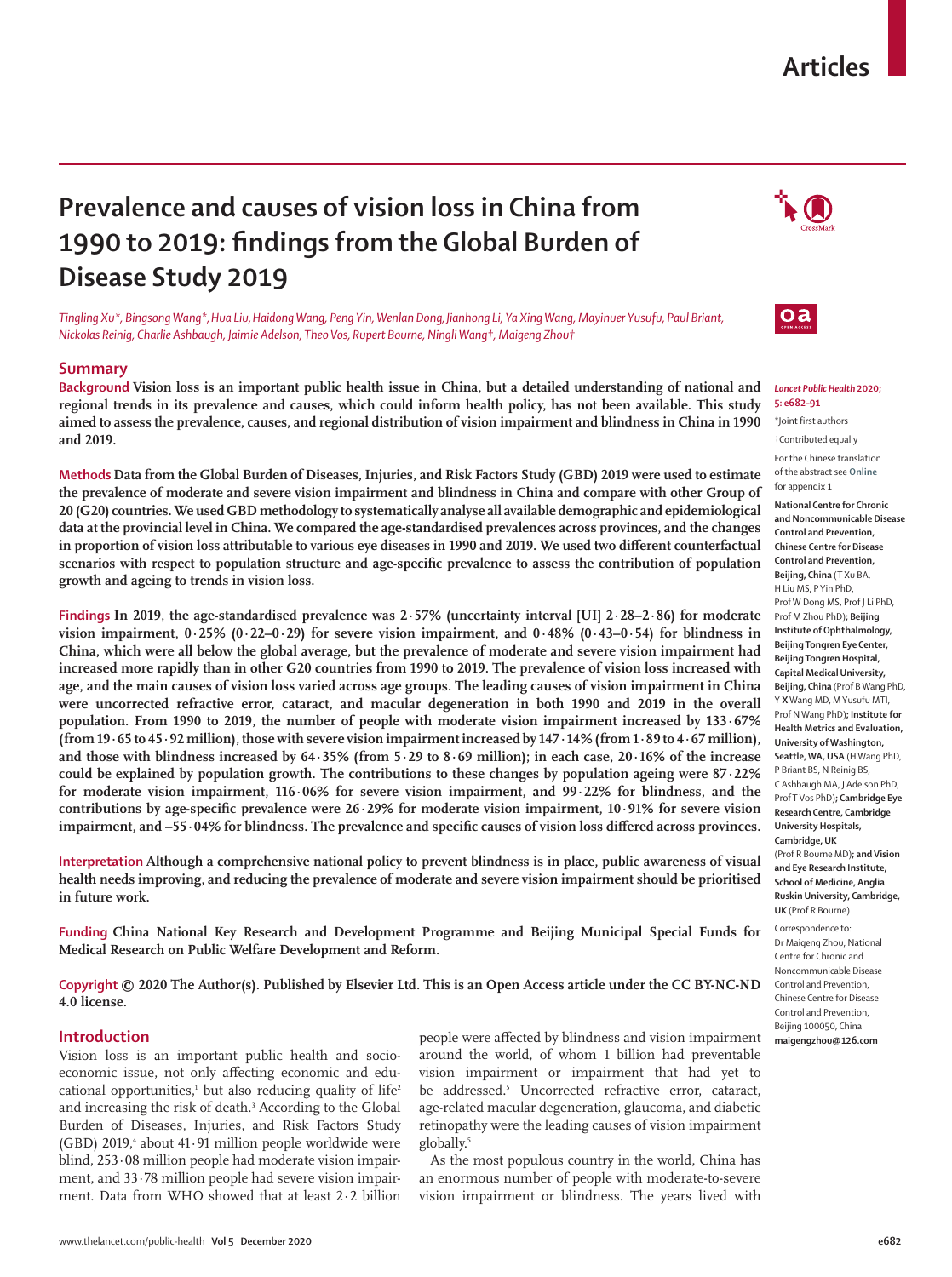### **Research in context**

#### **Evidence before this study**

We used the key words "vision loss", "vision impairment", "blindness", "low vision", "eye diseases", "ophthalmopathy", "prevalence", and "epidemiology" to search PubMed, Science Direct, Web of Science, and the official websites of the Chinese Government and other institutions for studies and reports on eye diseases and vision health in China published in English or Chinese until Dec 31, 2019. Although many studies had established the prevalence and causes of vision impairment and blindness in China, analysis of their regional distribution across the country was missing. This study systematically analysed the prevalence, trends, and causes of vision loss in China and its regional distribution on the basis of the results of the Global Burden of Diseases, Injuries, and Risk Factors Study (GBD) 2019.

#### **Added value of this study**

This study comprehensively assessed vision loss in all the provinces across the country, and updated the prevalence

For the **Global Health Data Exchange** see [http://ghdx.](http://ghdx.healthdata.org/) [healthdata.org/](http://ghdx.healthdata.org/) disability due to blindness and vision loss [rank second](http://ghdx.healthdata.org/) [out of all health impairments,](http://ghdx.healthdata.org/) next only to hearing loss. In the past decade, all levels of the Government in China have been vigorously promoting the prevention and treatment of blindness, establishing and continuously improving the management systems, technical guidance systems, and service systems at the national and provincial level. The main blinding eye diseases have been reported to be effectively contained. However, with population ageing and the rise in obesity and diabetes,7 vision impairment due to age-related eye diseases, diabetic retinopathy, and other chronic eye diseases could continue to increase.<sup>8</sup>

Previous studies have identified refractive errors and cataract as the leading causes of vision impairment and blindness in China. $9-11$  However, to date, a systematic analysis of the prevalence, sociodemographic distribution and causes of vision loss across all provinces of the country has not been available. The purpose of this study was to use GBD 2019 to analyse the prevalence, trends, causes, and regional distribution of moderate and severe vision impairment and blindness in China from 1990 to 2019.

## **Methods**

## **Overview**

We used the data from GBD 2019<sup>4</sup> to carry out this study. GBD 2019 comprehensively analysed the incidence and prevalence of 369 diseases and injuries and 3473 sequelae in 204 countries and territories from 1990 to 2019, using a unified and comparable method. Detailed description of the background and overview of this study can be found in GBD 2019.<sup>4</sup> The relevant indicators of vision impairment and blindness were selected for the current analysis.

estimates of vision impairment and blindness in China in 2019. The GBD 2019 China study incorporated important developments since 2013, including expanded data sources, enhanced data accuracy, and improved model estimates.

#### **Implications of all the available evidence**

Our research provides important information for planning of public health services through the analysis of moderate and severe vision impairment and blindness. We showed that the burden of vision loss, especially moderate and severe vision impairment, was heavy in China, and we emphasised that the overall visual health of the Chinese population, not only blindness, deserves attention and intervention efforts. In particular, actions should be taken to prevent and control cataracts in older people and refractive error in adolescents and children.

#### **Definitions**

We used definitions according to the Snellen chart for moderate vision impairment (presenting visual acuity [PVA]  $\geq 6/60$  and <6/18), severe vision impairment (PVA ≥3/60 and <6/60), and blindness (PVA <3/60 or visual field around central fixation <10%), based on the better eye and measuring distant vision (apart from the explicit measurement of near vision loss). The diseases covered in this study included uncorrected refractive error, cataract, glaucoma, macular degeneration, diabetic retinopathy, trachoma, and other causes of vision impairment including vitamin A deficiency, retinopathy of prematurity, meningitis, encephalitis, onchocerciasis, and a residual category of other vision loss.

#### **Data sources**

The GBD 2019 China Study used data from national censuses, demographic surveys, disease surveillance point systems, and death cause registration report information systems, and systematically reviewed the published literature on the incidence and prevalence of various diseases. The current study then used the GBD methodology to systematically analyse all available demographic and epidemiological data at the provincial level in China, and used DisMod-MR 2.1, a Bayesian meta-regression tool, as the main estimation method to ensure consistency between incidence, prevalence, and mortality for each condition.<sup>4</sup> China's population censuses, done every 10 years (in 1990, 2000, and 2010), were the main source of demographic data by age and gender. In addition, data from the national population sample surveys conducted every 5 years were integrated, and a standardised methodology was used to estimate the population data of the other years. The annual and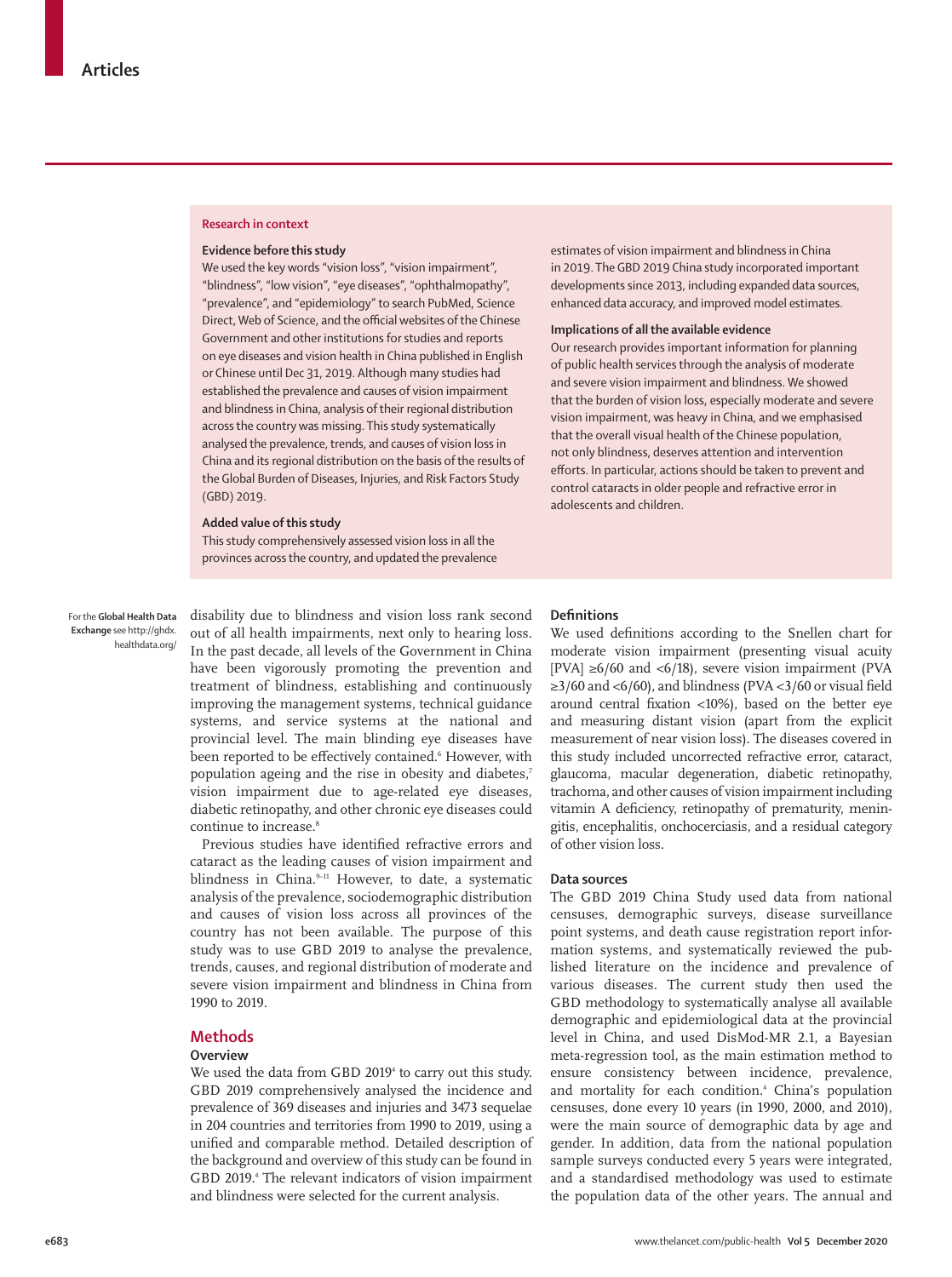single-year age estimates of net migration and population in China were generated using a Bayesian hierarchical cohort component model. Standard population structure used in age standardisation was generated using the estimated age structures of the population for selected national level population with at least 5 million in each group.<sup>12</sup> By systematically processing the data of various surveys and literature abstracts, we obtained the prevalence of each disease type by age group, and we obtained the corresponding number of patients according to the population and demographic composition of China.

Data on overall vision loss came from surveys measuring visual acuity in representative population-based studies, either from publications in peer-reviewed and grey literature or surveys for which we had the unit record data. We excluded studies that did not explicitly state that they measured acuity in both eyes. Only the data filtered by quality control criteria were included for the modelling estimation (appendix 2 pp 2–10). GBD 2019 also added literature sources from a systematic review conducted by collaborators in the [Vision Loss Expert](https://www.globalvisiondata.org/about.html)  [Group](https://www.globalvisiondata.org/about.html) (VLEG), in which all screened abstracts were sent to regional expert groups to assess the data quality for inclusion. The VLEG was composed of more than 100 optometrists and epidemiologists specialising in vision loss. The VLEG was subdivided into regional expert groups, which then completed an in-depth review of articles within their area of geographical specialisation.

## **Data analysis**

We analysed the prevalence and causes of vision loss in China in 1990 and 2019 and compared them with age-standardised prevalence of moderate vision impairment, severe vision impairment, and blindness in 2019 across the Group of 20 (G20, an international economic cooperation forum composed of 20 major economies, from which we excluded the EU from analysis and compared only 19 countries) and with the global average trends in visual impairment from 1990 to 2019, also from the GBD dataset. We then assessed the age-standardised prevalence of moderate vision impairment, severe vision impairment, and blindness in the Chinese provinces in 1990 and 2019, and the changes in the proportion of vision loss caused by various eye diseases from 1990 to 2019. Age-standardised population in the GBD was calculated using the GBD world population age standard.<sup>12,13</sup>

For each major disease, we estimated the changes in number of patients between 1990 and 2019 attributable to population growth, population structure, and age-specific prevalence.14,15 The observed change in the total number of patients equalled the net change of these three aspects. The decomposition analysis used two counterfactual scenarios to calculate the number of patients. The first scenario assumed that the total population grew as observed from 1990 to 2019, but that the population structure and age-specific prevalence were the same in 2019 as in 1990. In the second scenario, total population and population structure changed from 1990 to 2019 as observed, but the age-specific disease prevalences were the same in 2019 as in 1990. The difference between the number of patients observed in 1990 and the first scenario was the change in the number of patients exclusively from population growth. The difference between the first and the second scenario was the change in the number of patients exclusively attributable to population ageing. The difference between the second scenario and the number of patients observed in 2019 was the change in the number of patients exclusively attributable to age-specific prevalence.

## **Role of the funding source**

The funder of the study had no role in study design, data collection, data analysis, data interpretation, or writing of the report. All authors had full access to all the data in the study, and the corresponding author had responsibility for the decision to submit for publication.

#### **Results**

In 2019, the age-standardised prevalence was 2·57% (uncertainty interval [UI] 2·28–2·86) for moderate vision impairment, 0·25% (0·22–0·29) for severe vision impairment, and 0·48% (0·43–0·54) for blindness in China, which were all lower than the global average (appendix 2 pp 11–12). From 1990 to 2019, the agestandardised prevalence of moderate vision impairment in China increased by 12·17% (95% UI 10·78–13·46), which was the largest increase among the G20 countries and was much higher than the global average of 1·48% (0·95–2·07). Although the age-standardised prevalence of severe vision impairment in South Africa, China, and Australia increased, that in the other G20 countries and the global average decreased. With the exception of the USA, the age-standardised prevalence of blindness in all the other G20 countries declined. China had a decrease in the age-standardised prevalence of blindness of 24**·**53% (95% UI 21**·**73–27**·**07), which was slightly lower than the global average of  $27.14\%$  (26 $.33-27.94$ ) and ranked only 13th among the G20 (appendix 2 pp 11–12).

In 2019 in China, 45·92 million (95% UI 40·35–51·94) people had moderate vision impairment, 4·67 million (4·03–5·41) had severe vision impairment, and 8·69 million (7·54–9·89) had blindness (table 1). The crude prevalence was 3·23% (95% UI 2·84–3·65) for moderate vision impairment, 0**·**33% (0**·**28–0**·**38) for severe vision impairment, and 0**·**61% (0**·**53–0**·**70) for blindness (table 1). The prevalence of moderate vision impairment was substantially higher than that of severe vision impairment and blindness (table 1).

The main causes of moderate vision impairment and severe vision impairment in 2019 were uncorrected refractive error, cataract, and macular degeneration. The main causes of blindness were cataract, uncorrected refractive error, and glaucoma. Compared with 1990, the leading See **Online** for appendix 2

For the **Vision Loss Expert Group** see [https://www.](https://www.globalvisiondata.org/about.html) [globalvisiondata.org/about.html](https://www.globalvisiondata.org/about.html)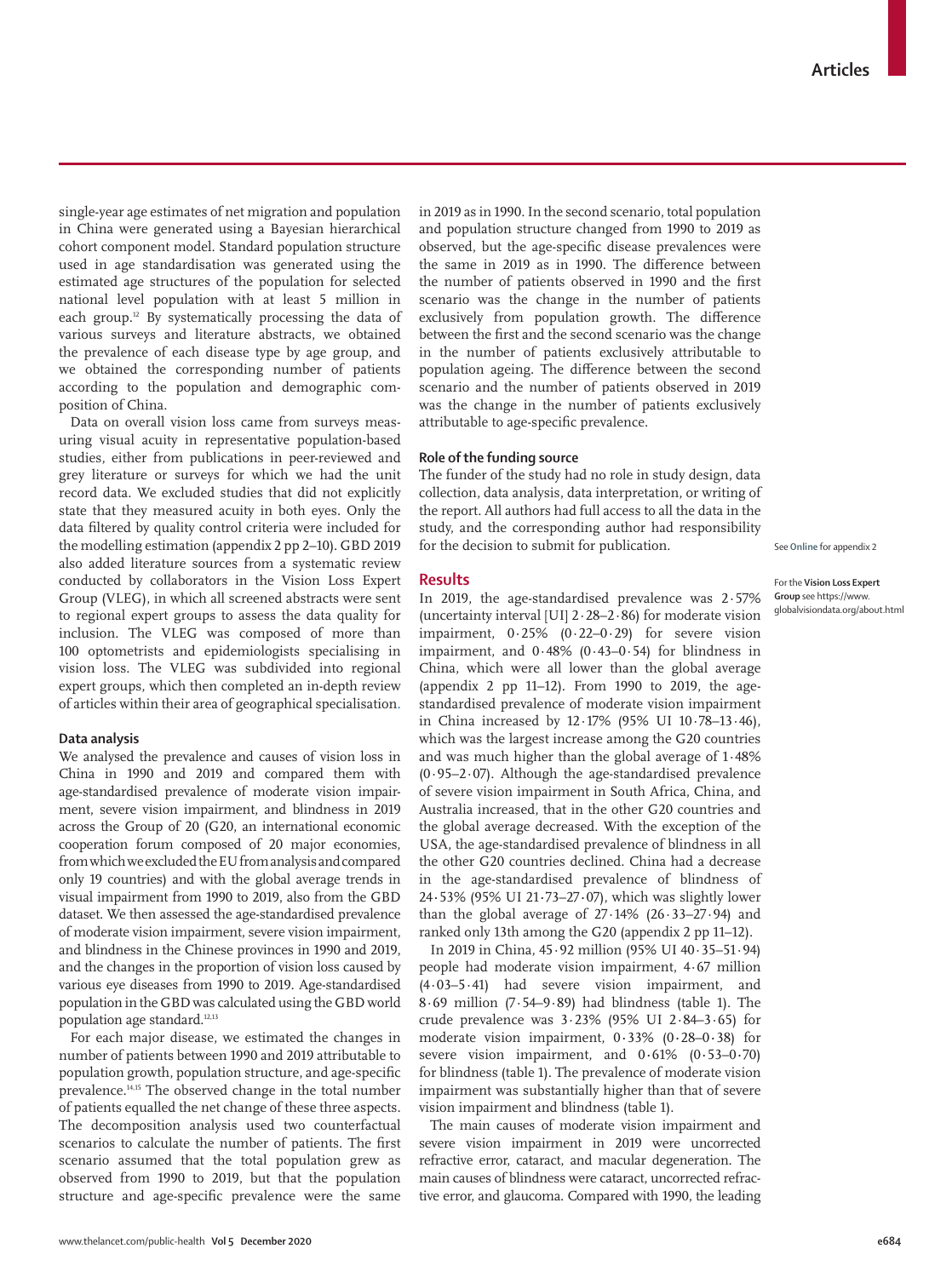|                 | Moderate vision impairment |                           | Severe vision impairment |                           | <b>Blindness</b>       |                           |  |
|-----------------|----------------------------|---------------------------|--------------------------|---------------------------|------------------------|---------------------------|--|
|                 | Prevalence, % (95% UI)     | Number, millions (95% UI) | Prevalence, % (95% UI)   | Number, millions (95% UI) | Prevalence, % (95% UI) | Number, millions (95% UI) |  |
| All             | $3.23\%$ (2.84-3.65)       | 45.92 (40.35-51.94)       | $0.33\%$ (0.28-0.38)     | $4.67(4.03-5.41)$         | $0.61\% (0.53 - 0.70)$ | $8.69(7.54 - 9.89)$       |  |
| Males           | $2.71\% (2.38 - 3.07)$     | 19.61 (17.22-22.26)       | $0.26\%$ (0.23-0.30)     | $1.88(1.63 - 2.17)$       | $0.54\%$ (0.47-0.62)   | $3.92(3.40 - 4.47)$       |  |
| <5 years        | $0.58\%$ (0.38-0.76)       | $0.26(0.20 - 0.33)$       | $0.06\%$ (0.04-0.08)     | $0.02(0.02 - 0.03)$       | $0.10\%$ (0.07-0.13)   | $0.04(0.03 - 0.06)$       |  |
| 5-14 years      | $0.96\%$ (0.74-1.22)       | $0.75(0.57-0.95)$         | $0.04\%$ (0.03-0.04)     | $0.03(0.02 - 0.03)$       | $0.12\% (0.09 - 0.15)$ | $0.10(0.07 - 0.12)$       |  |
| 15-49 years     | $0.81\% (0.67 - 0.95)$     | $3.00(2.48-3.52)$         | $0.06\%$ (0.05-0.07)     | $0.21(0.18-0.25)$         | $0.23\%$ (0.20-0.26)   | $0.84(0.72 - 0.98)$       |  |
| 50-69 years     | $4.65\%$ (3.81-5.74)       | $8.57(7.04 - 10.59)$      | $0.44\%$ (0.36-0.52)     | $0.81(0.66 - 0.97)$       | $0.84\%$ (0.70-1.01)   | $1.54(1.28-1.86)$         |  |
| $\geq$ 70 years | 14.30% (11.67-17.18)       | $7.04(5.75 - 8.46)$       | $1.64\%$ (1.33-2.07)     | $0.81(0.65 - 1.02)$       | $2.83\%$ (2.30-3.45)   | $1.40(1.13 - 1.70)$       |  |
| Females         | $3.77\%$ (3.31-4.26)       | 26.30 (23.10-29.68)       | $0.40\%$ (0.35-0.46)     | $2.79(2.41-3.23)$         | $0.68\%$ (0.59-0.78)   | $4.77(4.14-5.42)$         |  |
| <5 years        | $0.62\%$ (0.47-0.80)       | $0.23(0.18-0.30)$         | $0.04\%$ (0.03-0.05)     | $0.01(0.01 - 0.02)$       | $0.07\%$ (0.05-0.09)   | $0.03(0.02 - 0.04)$       |  |
| 5-14 years      | $1.09\%$ (0.84-1.38)       | $0.71(0.55 - 0.90)$       | $0.03\%$ (0.03-0.04)     | $0.02(0.02 - 0.03)$       | $0.09\%$ (0.07-0.12)   | $0.06(0.05 - 0.08)$       |  |
| 15-49 years     | $0.99\%$ (0.82-1.17)       | $3.49(2.87 - 4.12)$       | $0.07\%$ (0.06-0.08)     | $0.24(0.20 - 0.29)$       | $0.21\% (0.18 - 0.25)$ | $0.74(0.63 - 0.86)$       |  |
| 50-69 years     | $5.78\%$ (4.71-7.14)       | $10.65(8.69-13.17)$       | $0.59\%$ (0.48-0.71)     | $1.09(0.88 - 1.30)$       | $0.94\%$ (0.78-1.12)   | $1.73(1.44 - 2.06)$       |  |
| $\geq$ 70 years | 19.11% (15.78-22.64)       | $11.22(9.26-13.30)$       | $2.42\%$ (1.98-3.04)     | $1.42(1.16-1.79)$         | $3.77\%$ (3.11-4.52)   | $2.21(1.82 - 2.66)$       |  |

*Table 1:* **Number and prevalence of vision loss by sex and age in China in 2019**

|                                                                                                                         | Cataract                 | Uncorrected<br>refractive error | Macular<br>degeneration | Glaucoma    | <b>Diabetic</b><br>retinopathy | Trachoma     | Other causes | <b>Total</b>  |  |
|-------------------------------------------------------------------------------------------------------------------------|--------------------------|---------------------------------|-------------------------|-------------|--------------------------------|--------------|--------------|---------------|--|
| Moderate vision impairment                                                                                              |                          |                                 |                         |             |                                |              |              |               |  |
| 1990                                                                                                                    | 3.47(17.67%)             | 13.01 (66.19%)                  | 0.67(3.39%)             | 0.21(1.05%) | 0.27(1.36%)                    | 0.09(0.43%)  | 1.95(9.90%)  | 19.65 (100%)  |  |
| 2019                                                                                                                    | 13.84 (30.15%)           | 23.81 (51.87%)                  | 2.09(4.56%)             | 0.78(1.70%) | 0.77(1.68%)                    | 0.04(0.08%)  | 4.58 (9.96%) | 45.92 (100%)  |  |
|                                                                                                                         | Severe vision impairment |                                 |                         |             |                                |              |              |               |  |
| 1990                                                                                                                    | 0.36(19.04%)             | $1.06(56.00\%)$                 | 0.06(3.36%)             | 0.02(1.04%) | 0.03(1.59%)                    | 0.01(0.46%)  | 0.35(18.51%) | $1.89(100\%)$ |  |
| 2019                                                                                                                    | 1.35(28.93%)             | 2.32(49.61%)                    | 0.19(4.14%)             | 0.07(1.53%) | 0.09(1.85%)                    | <0.01(0.07%) | 0.65(13.88%) | 4.67(100%)    |  |
| <b>Blindness</b>                                                                                                        |                          |                                 |                         |             |                                |              |              |               |  |
| 1990                                                                                                                    | 1.77(33.57%)             | 0.75(14.20%)                    | 0.16(2.98%)             | 0.36(6.75%) | 0.06(1.21%)                    | 0.13(2.47%)  | 2.05(38.81%) | 5.29(100%)    |  |
| 2019                                                                                                                    | 2.95(33.92%)             | 1.15(13.19%)                    | 0.32(3.64%)             | 0.48(5.57%) | 0.23(2.63%)                    | 0.06(0.69%)  | 3.51(40.36%) | $8.69(100\%)$ |  |
| Data are n (%), where n is in millions and % is proportion of total annual vision loss cases represented by each cause. |                          |                                 |                         |             |                                |              |              |               |  |

causes of vision loss remained the same in 2019 (table 2). From 1990 to 2019, the proportion of people with moderate vision impairment caused by uncorrected refractive error decreased from 66·19% (13·01/19·65 million) to 51·87% (23·81/45·92 million), the proportion caused by macular degeneration increased from 3·39% (0·67/19·65 million) to  $4.56 \%$   $(2.09/45.92 \text{ million})$ , and the proportion caused by cataract increased significantly from 17·67% (3·47/19·65 million) to 30·15% (13·84/45·92 million). For severe vision impairment from 1990 to 2019, the proportion caused by uncorrected refractive error decreased from 56·00% (1·06/1·89 million) to 49·61% (2·32/4·67 million), that by macular degeneration increased from 3·36%  $(0.06/1.89 \text{ million})$  to  $4.14\%$   $(0.19/4.67 \text{ million})$ , and that by cataracts increased substantially from 19·04% (0·36/1·89 million) to 28·93% (1·35/4·67 million). The proportion of blindness caused by various diseases showed no marked change. It is worth noting that the number of people with vision loss caused by trachoma in China dropped substantially.

The causes of vision loss by age and sex in China in 2019 are in the appendix (appendix 2 pp 13–14). The overall prevalence of vision loss in females was higher than that in males. The number of women older than 70 years with moderate vision impairment, severe vision impairment, and blindness caused by cataracts was about twice as high as the number in men older than 70 years (appendix 2 p 14). The prevalence of vision loss increased with age, and the main causes of vision loss were different in different age groups. The main cause of moderate vision impairment in people younger than 70 years was uncorrected refractive error, whereas the main causes in those older than 70 years were cataract and uncorrected refractive error (appendix 2 p 13). For severe vision impairment, among children younger than 15 years, the main cause was what we labelled other causes; among people aged 15–70 years it was uncorrected refractive error; and among people older than 70 years it was uncorrected refractive error and cataract (appendix 2 pp 13–14). Blindness among people younger than 50 years was mainly caused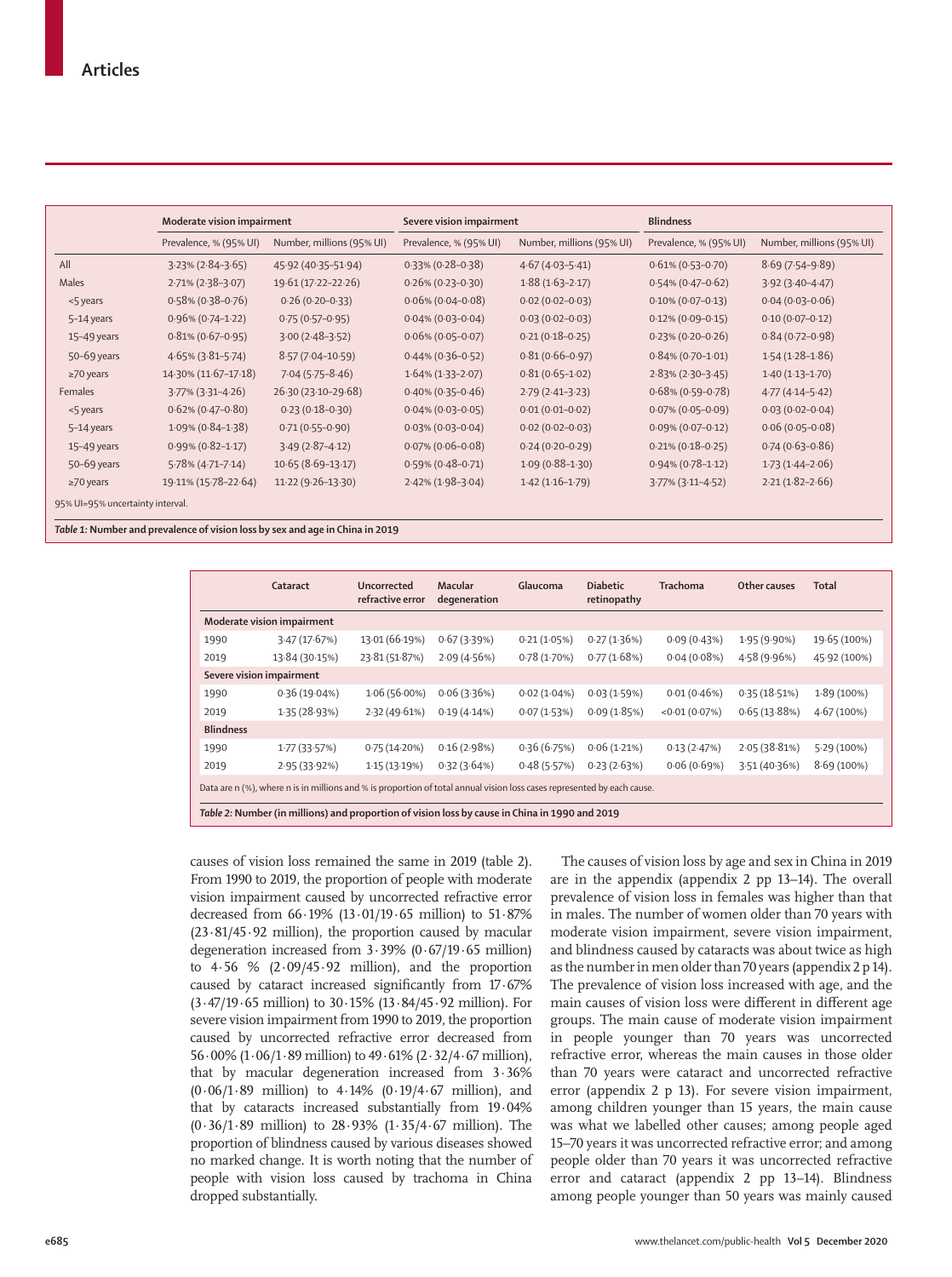|                                                                                                                                                                     | Cataract  | Uncorrected<br>refractive<br>error | Macular<br>degeneration | Glaucoma   | <b>Diabetic</b><br>retinopathy | Trachoma     | Other<br>causes | Total     |  |
|---------------------------------------------------------------------------------------------------------------------------------------------------------------------|-----------|------------------------------------|-------------------------|------------|--------------------------------|--------------|-----------------|-----------|--|
| Moderate vision impairment                                                                                                                                          |           |                                    |                         |            |                                |              |                 |           |  |
| Observed number of people in 1990                                                                                                                                   | 3.47      | 13.01                              | 0.67                    | 0.21       | 0.27                           | 0.09         | 1.95            | 19.65     |  |
| Number expected with 2019 population, 1990 population age structure,<br>and 1990 prevalence                                                                         | 4.17      | 15.63                              | 0.80                    | 0.25       | 0.32                           | 0.10         | 2.34            | 23.61     |  |
| Number expected with 2019 population, 2019 population age structure,<br>and 1990 prevalence                                                                         | 9.84      | 23.81                              | 1.77                    | 0.57       | 0.69                           | 0.21         | 3.87            | 40.75     |  |
| Observed number of people in 2019                                                                                                                                   | 13.84     | 23.81                              | 2.09                    | 0.78       | 0.77                           | 0.04         | 4.58            | 45.92     |  |
| Percentage change from 1990 due to population growth                                                                                                                | 20.16%    | 20.16%                             | 20.16%                  | 20.16%     | 20.16%                         | 20.16%       | 20.16%          | 20.16%    |  |
| Percentage change from 1990 due to population ageing                                                                                                                | 163.05%   | 62.86%                             | 144.85%                 | 156.04%    | 138.58%                        | 125.37%      | 78.98%          | 87-22%    |  |
| Percentage change from 1990 due to change in age-specific prevalence                                                                                                | 115.43%   | 0.07%                              | 49.00%                  | 102.55%    | 30.55%                         | $-203.56%$   | 36.03%          | 26.29%    |  |
| Observed percentage change from 1990 to 2019                                                                                                                        | 298.64%   | 83.09%                             | 214.02%                 | 278.75%    | 189.29%                        | $-58.03%$    | 135.18%         | 133.67%   |  |
| Severe vision impairment                                                                                                                                            |           |                                    |                         |            |                                |              |                 |           |  |
| Observed number of people in 1990                                                                                                                                   | 0.36      | 1.06                               | 0.06                    | 0.02       | 0.03                           | 0.01         | 0.35            | 1.89      |  |
| Number expected with 2019 population, 1990 population age structure,<br>and 1990 prevalence                                                                         | 0.43      | $1-27$                             | 0.08                    | 0.02       | 0.04                           | 0.01         | 0.42            | 2.27      |  |
| Number expected with 2019 population, 2019 population age structure,<br>and 1990 prevalence                                                                         | $1-03$    | 2.52                               | 0.17                    | 0.06       | 0.08                           | 0.02         | 0.58            | 4.46      |  |
| Observed number of people in 2019                                                                                                                                   | 1.35      | 2.32                               | 0.19                    | 0.07       | 0.09                           | < 0.01       | 0.65            | 4.67      |  |
| Percentage change from 1990 due to population growth                                                                                                                | 20.16%    | 20.16%                             | 20.16%                  | 20.16%     | 20.16%                         | 20.16%       | 20.16%          | 20.16%    |  |
| Percentage change from 1990 due to population ageing                                                                                                                | 167.24%   | 118.44%                            | 150.79%                 | 163.77%    | 136.86%                        | 120.43%      | 45.34%          | 116.06%   |  |
| Percentage change from 1990 due to change in age-specific prevalence                                                                                                | 88.13%    | $-19.69%$                          | 33.25%                  | 80.52%     | 29.75%                         | $-201 - 73%$ | 19.76%          | 10.91%    |  |
| Observed percentage change from 1990 to 2019                                                                                                                        | 275.53%   | 118.92%                            | 204-20%                 | 264-45%    | 186.78%                        | $-61.14%$    | 85.26%          | 147-14%   |  |
| <b>Blindness</b>                                                                                                                                                    |           |                                    |                         |            |                                |              |                 |           |  |
| Observed number of people in 1990                                                                                                                                   | $1-77$    | 0.75                               | 0.16                    | 0.36       | 0.06                           | 0.13         | 2.05            | 5.29      |  |
| Number expected with 2019 population, 1990 population age structure,<br>and 1990 prevalence                                                                         | 2.13      | 0.90                               | 0.19                    | 0.43       | 0.08                           | 0.16         | 2.47            | 6.35      |  |
| Number expected with 2019 population, 2019 population age structure,<br>and 1990 prevalence                                                                         | 4.60      | 1.45                               | 0.42                    | $1-00$     | 0.15                           | 0.32         | 3.67            | 11.60     |  |
| Observed number of people in 2019                                                                                                                                   | 2.95      | 1.15                               | 0.32                    | 0.48       | 0.23                           | 0.06         | 3.51            | 8.69      |  |
| Percentage change from 1990 due to population growth                                                                                                                | 20.16%    | 20.16%                             | 20.16%                  | 20.16%     | 20.16%                         | 20.16%       | 20.16%          | 20.16%    |  |
| Percentage change from 1990 due to population ageing                                                                                                                | 138.77%   | 72.62%                             | 146.62%                 | 159.60%    | 108.82%                        | 127-23%      | 58.53%          | 99.22%    |  |
| Percentage change from 1990 due to change in age-specific prevalence                                                                                                | $-92.90%$ | $-40.19%$                          | $-66.01%$               | $-144.08%$ | 126.53%                        | $-201.64%$   | $-7.77%$        | $-55.04%$ |  |
| Observed percentage change from 1990 to 2019                                                                                                                        | 66.04%    | 52.59%                             | 100.77%                 | 35.69%     | 255-51%                        | $-54.25%$    | 70.92%          | 64.35%    |  |
| Data are n or %, where n is in millions. Table shows both modelled values under hypothetical counterfactual scenarios and actual values observed in the real world. |           |                                    |                         |            |                                |              |                 |           |  |

*Table 3:* **Attribution analysis of changes in the number of people (in millions) with vision loss by cause in China in 1990 and 2019**

by other causes, whereas among those older than 50 years it was mainly caused by cataract and other causes (appendix 2 p 14).

The changes in the number of people with moderate vision impairment, severe vision impairment, and blindness across disease types was, by varying degrees, accounted for by population growth, population ageing, and changes in age-specific prevalence (table 3). Population ageing was the most important factor in the increase in moderate vision impairment, severe vision impairment, and blindness. From 1990 to 2019, the number of people with moderate vision impairment increased by 133·67% (from 19·65 to 45·92 million), of which 87·22% was due to population ageing, 26·29% was due to the increase in age-specific prevalence, and  $20.16\%$  was due to population growth (table 3). The number of people with severe vision impairment increased by 147·14% (from 1·89 to 4·67 million), of which 116·06% was due to population ageing, 20·16% was due to population growth, and 10·91% was due to the increase in age-specific prevalence. The number of people with blindness increased by 64·35% (from 5·29 to 8·69 million), of which 99·22% was due to population ageing, and 20·16% was due to population growth, although there was a 55·04% decrease in blindness attributable to age-specific prevalence. Among the diseases leading to moderate vision impairment and severe vision impairment, cataract and glaucoma had the largest increase. Except for uncorrected refractive error and trachoma, changes in age-specific prevalence of all other diseases leading to moderate vision impairment and severe vision impairment contributed positively to the increase in the number of patients. Among the diseases leading to blindness, only the age-specific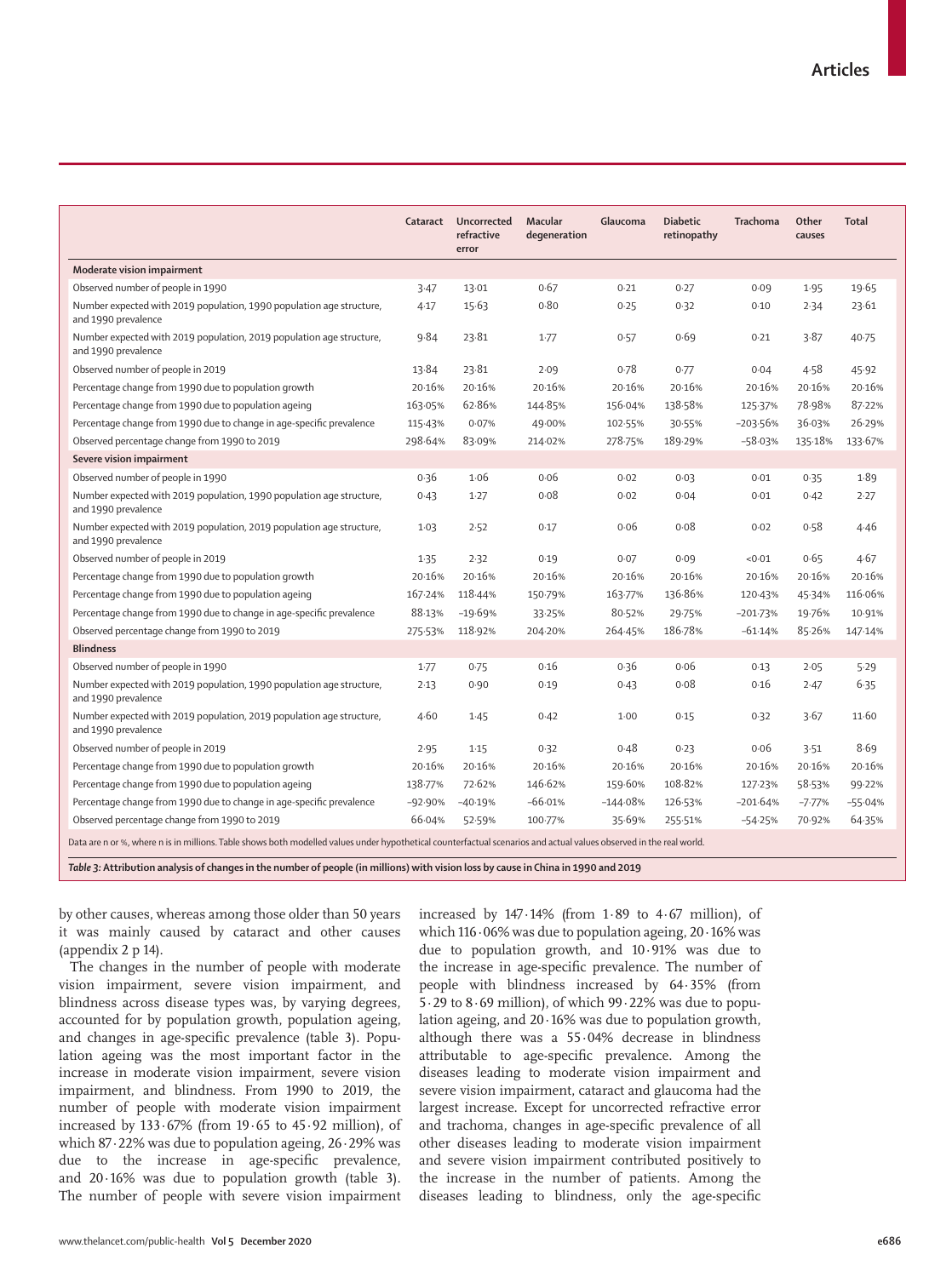

*Figure:* **Age-standardised prevalence of moderate vision impairment, severe vision impairment, and blindness in China in 1990 and 2019**

(A) Moderate vision impairment in 1990. (B) Moderate vision impairment in 2019. (C) Severe vision impairment in 1990. (D) Severe vision impairment in 2019. (E) Blindness in 1990. (F) Blindness in 2019.

> prevalence of diabetic retinopathy had a positive effect on the increase in the number of people with blindness, and this factor contributed more to the increase in the number of people with blindness than did population ageing. The decline in age-specific prevalence alleviated the growth rate of blindness, but it was not enough to offset the effect of population ageing and population growth on the increase in the number of people with blindness.

> A significant upward trend was observed in the agestandardised prevalence of moderate vision impairment between 1990 and 2019 in all provinces of China (figure A, B). In 2019, Hong Kong, Gansu, and Hubei had the highest prevalence (in order of prevalence), followed by Guangdong, Henan, Tibet, and Jiangxi. The age-standardised prevalence in Shanghai, Shanxi, Tianjin, Ningxia, and Qinghai was relatively low. For severe vision impairment, age-standardised prevalence also rose in most provinces (figure C, D), with that

in 2019 in Tibet, Chongqing, Guangxi, and Heilongjiang being the highest, and that in Shanghai being the lowest. The age-standardised prevalence in the eastern and central regions were lower than that in other regions. By contrast to the increase in moderate vision impairment, the age-standardised prevalence of blindness in all provinces decreased from 1990 to 2019 (figure E, F). Hong Kong, Shanxi, and Macao had a large decline and remained with the lowest prevalences in the country. The age-standardised prevalence of blindness in Tibet and Yunnan remained high.

The specific causes of vision loss in all provinces of China in 2019 are in the appendix (appendix 2 pp 15–20). More than 75% of moderate vision impairment in all provinces except Sichuan was caused by cataract and uncorrected refractive error. Hong Kong had the highest prevalence of moderate vision impairment caused by cataracts at 2711·63 per 100000 people, which was more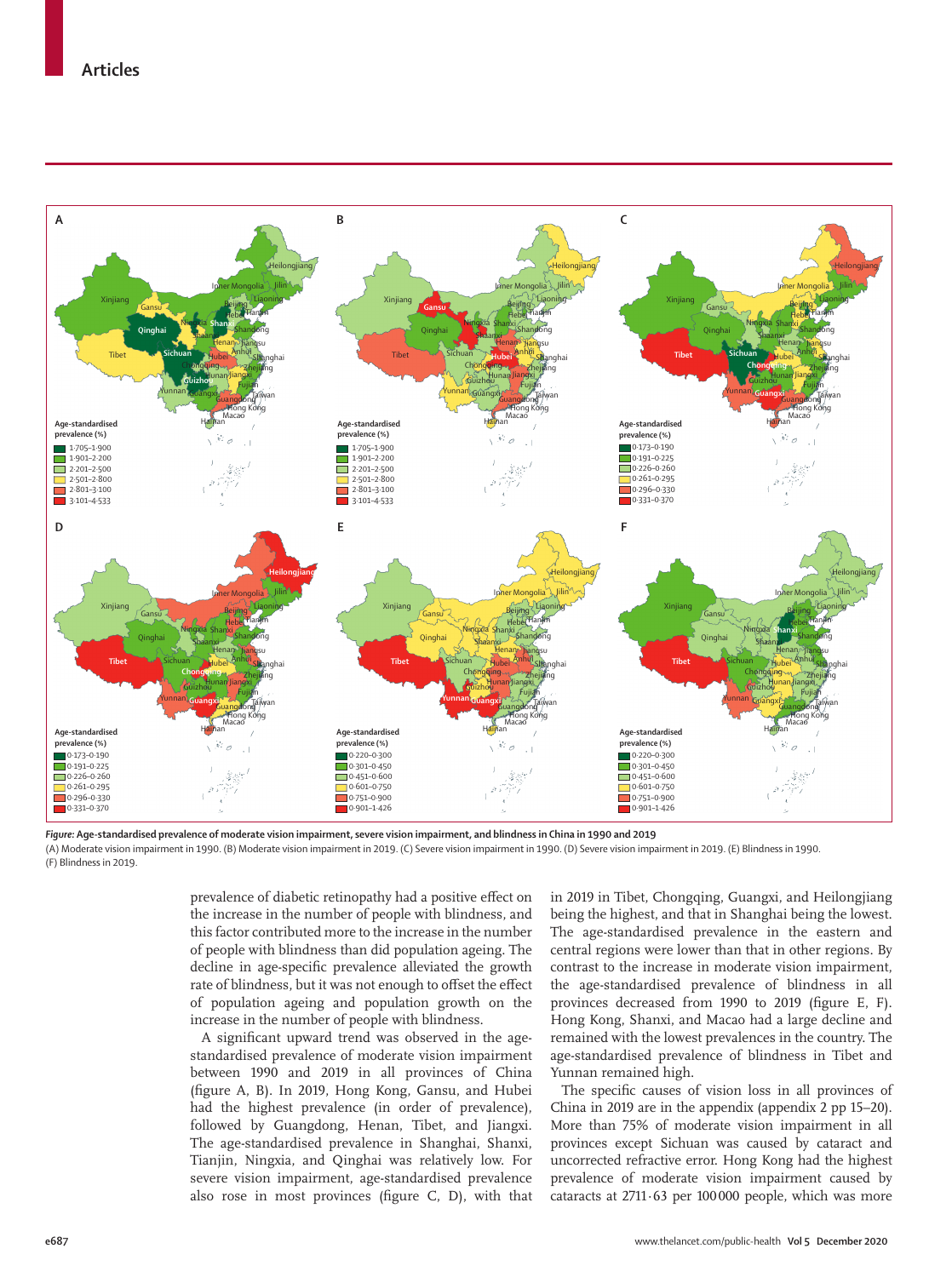than double that of the next highest region, Heilongjiang (1373·93 per 100000 people). The provinces with the highest prevalence of moderate vision impairment caused by uncorrected refractive error were Hong Kong, Hubei, and Chongqing. Cataracts and uncorrected refractive errors accounted for more than 75% of all causes of severe vision impairment in most provinces, except Sichuan, Hainan, Inner Mongolia, and Yunnan. Jiangsu and Heilongjiang had the highest prevalence of severe vision impairment caused by cataract, whereas Chongqing, Jiangsu, and Hong Kong had the highest prevalence of severe vision impairment caused by uncorrected refractive error. Hubei, Heilongjiang, and Hunan had the highest prevalence of blindness caused by cataracts, whereas Inner Mongolia, Chongqing, and Tibet had the highest prevalence of blindness caused by uncorrected refractive error.

## **Discussion**

This study clarified the prevalence, causes, and regional distribution of vision loss in China. Although the prevalence of vision loss in China was lower than the global average, the increase in moderate vision impairment, severe vision impairment, and blindness from 1990 to 2019 was still concerning. During this time, the age-standardised prevalence of moderate vision impairment in China had the largest increase among the G20, and China was one of the few G20 countries in which the age-standardised prevalence of severe vision impairment increased. Among people older than 70 years, about one in every five had some degree of vision loss. Considering the huge population of China, the burden of vision loss<sup>16</sup> is heavy. Vision impairment and blindness remain an important public health problem in China that calls for attention.

From 1990 to 2019, the number of people with blindness in China rose by 64·35%. The age-specific prevalence of all blinding eye diseases other than diabetic retinopathy decreased, indicating that the increase in the absolute number of individuals with blindness was mainly due to population ageing and population growth. For severe vision impairment, although the absolute number of people increased by 147·14%, the change in age-specific prevalence accounted for only 10·91% of the increase. Cause analysis showed that the pathogenic factors leading to moderate and severe vision impairment, including cataract, macular degeneration, glaucoma, and diabetic retinopathy, substantially increased. Analysis of the changes in the number of patients with vision loss indicated that China has made great progress in the control of severe eye diseases in recent years, and the prevention and treatment of blindness has been especially effective.<sup>6,17,18</sup> However, public awareness of overall visual health should be raised further. Future intervention efforts, including the establishment of research and medical institutions, the development of government policies, and the distribution of ophthalmic medical resources, should be directed at the prevention and treatment of severe and moderate vision impairment. Targeted public education programmes and corresponding health insurance and social security policies for visual health need to be developed. Notably, trachoma was the only disease with a substantial decline in the absolute numbers among all causes of vision impairment and blindness. In 2014, the prevalence of active trachoma in China was  $0.20\%$ ,<sup>19</sup> which was far below the WHO criteria<sup>20</sup> for blind trachoma epidemic areas, meaning that China had successfully eliminated blinding trachoma.<sup>21</sup>

In 2019, the main causes of blindness in China were cataract, uncorrected refractive error, and glaucoma, whereas the main causes of severe vision impairment and moderate vision impairment were uncorrected refractive error, cataract, and macular degeneration. The ranking of the major causes of vision impairment and blindness remained the same in 2019 as in 1990. Cataract remained the leading cause of blindness, accounting for one-third of all causes. It was also the second leading cause of severe vision impairment and moderate vision impairment. Under the guidance of the project Sight First China Action<sup>17</sup> and the major national public health service project, One Million Poor Cataract Patients Restoring Vision, the cataract surgery rate (CSR) in China steadily increased from 370 per million population in 2000 to 2205 in  $2017<sup>22</sup>$  effectively reducing the blindness rate among patients with cataract. However, China still fell behind the countries in western Europe in the treatment of cataract. For example, the CSR in France exceeded 10000 in 2012.<sup>23</sup> Some other low-income and middle-income countries have also achieved better results than China, such as Iran with a CSR of 6328 in 2010.<sup>24</sup> A previous study<sup>25</sup> on Chaonan District, Guangdong Province, China observed that the leading obstacle to cataract surgery was a low level in patient awareness of cataract as the cause of visual impairment (74·5%), followed by failure to recognise the necessity of surgery (7·4%) and financial reasons (5·5%). Given that cataracts are more common in people older than 50 years, particularly in women older than 70 years, the prevention and treatment of cataracts in older people should be prioritised. We call for efforts in patient education on basic eye care knowledge<sup>26</sup> and the importance of timely treatment.

Consistent with previous global and regional studies, $27$ uncorrected refractive error was the main cause of moderate and severe vision impairment, and the second leading cause of blindness. Priority should be given to uncorrected refractive error because it is avoidable and readily treatable. Refractive correction, such as wearing corrective glasses or refractive surgery, can effectively solve the issue of blurred vision caused by refractive error.<sup>28</sup> Unlike in other countries,<sup>29</sup> uncorrected refractive error has dropped considerably in China. Compared with other eye diseases, uncorrected refractive error was relatively less affected by population ageing, and the population affected are becoming younger. It should be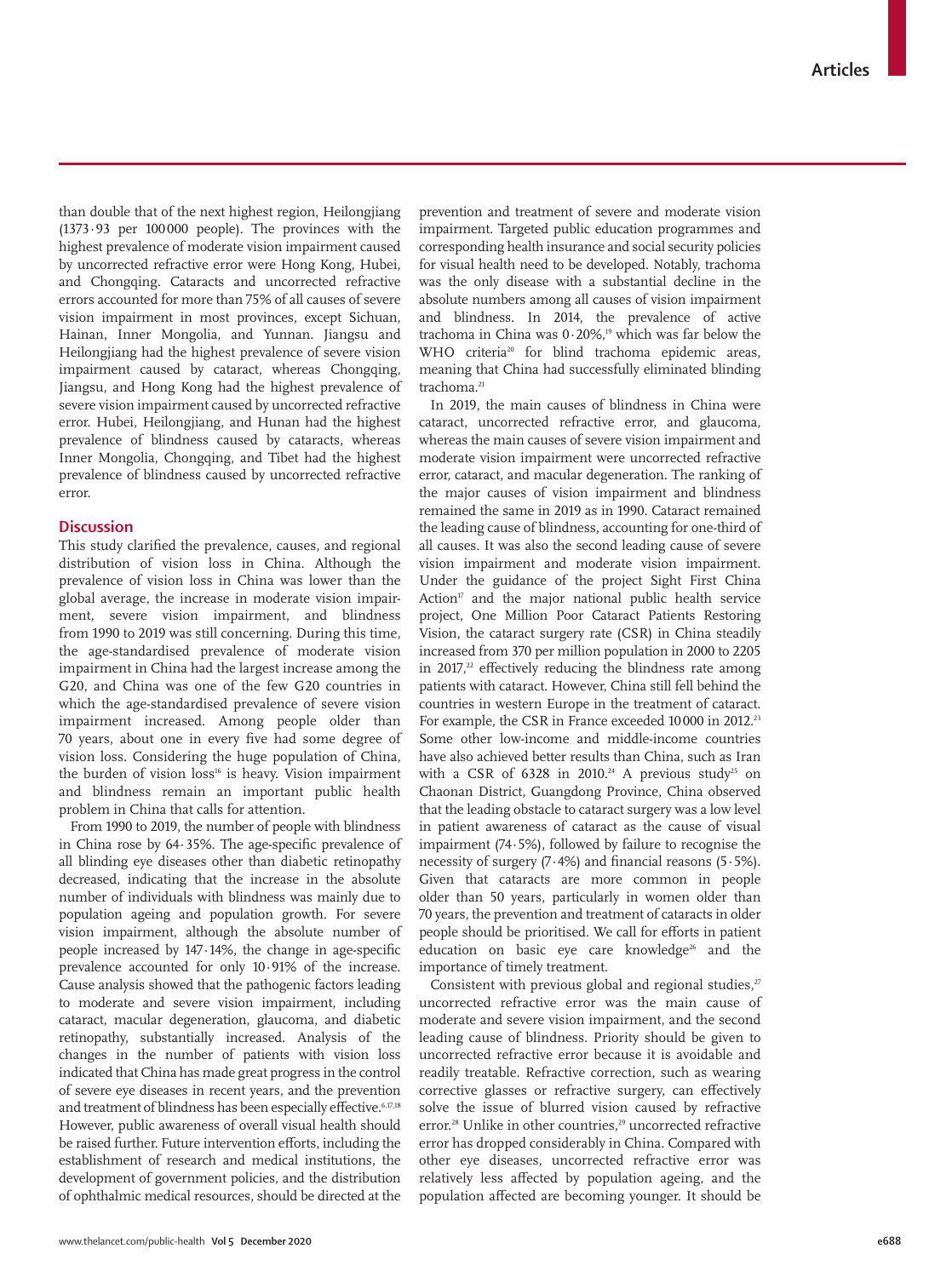noted that myopia was the biggest burden of refractive error.30 Excessive eye use (ie, high-intensity and close working or screen time), improper reading posture (ie, close reading), and prolonged eye use in a dark environment can lead to refractive error. The popularity of electronic products and the reduction of outdoor activity time could have contributed to the high incidence and low age of onset of myopia.<sup>31</sup> Previous studies showed that the prevalence of myopia in children and adolescents increased rapidly with age, and that the average prevalence of myopia among children aged 10 years in China reached 52·2% in 2013.32 The Chinese Government has realised the seriousness of myopia among children and adolescents, and formulated a plan to address and prevent myopia among children and young students in 2018.<sup>33</sup> The implementation plan states that by 2030, the prevalence of myopia should be reduced to around 3% in children aged 6 years, less than 38% in primary school students, less than 60% in junior high school students, and less than 70% in senior high school students. However, the majority of parents do not have enough knowledge about children's vision protection because of a low level of public health education, and visual health education in schools is also ineffective. Successful prevention and treatment of myopia in preschools and schools relies on ample support from professional ophthalmology institutions. It is also important to communicate the scientific evidence for the importance of eye health and to promote early screening and correction of refractive errors in adolescents.<sup>34</sup> The establishment of visual health documentation could be fundamental in promoting the overall visual health of adolescents in China.

Diabetic retinopathy is a preventable and controllable blinding eye disease. It is not yet a major cause of vision impairment and blindness in China, but the prevalence has risen since 1990. The number of people with blindness caused by diabetic retinopathy has increased substantially, and the increase was attributed more to age-specific prevalence than to population ageing. In the past three decades, great changes have taken place in the lifestyle of Chinese people. Hypertension, hyperlipidaemia, and hyperglycaemia have become important problems affecting people's health.<sup>35</sup> In 2019, there were 116 million people with diabetes in China,<sup>36</sup> who were at high risk of developing diabetic retinopathy. The rapid increase of systemic diseases related to lifestyle changes, such as metabolic diseases, will increase the burden of eye disease in China. Bringing the prevention and control of chronic eye diseases into the national management of chronic diseases could be of great importance in reducing the burden of vision loss in the future.

Glaucoma ranked third in blinding eye diseases in China, and most of the blindness caused by glaucoma is irreversible. Regular ophthalmological examinations for high-risk groups $37$  and early detection and diagnosis of

patients with glaucoma are essential for delaying the progression of glaucoma and reducing vision loss.

Macular degeneration was the third most common cause of moderate to severe vision impairment and the fourth most common cause of blindness in the Chinese population. It has also become a common cause of vision impairment and blindness in high-income countries.<sup>38,39</sup> Previous studies have found that the prevalence of macular degeneration is higher among older populations.40 With the acceleration of population ageing, vision loss caused by age-related macular degeneration is expected to increase in the future.

We also studied the prevalence and causes of vision loss in different provinces, which was important for understanding the geographical distribution of various eye diseases and informing prevention and treatment strategies. Our research showed that although the trend of vision loss in most provinces was consistent with the overall trend in China over the past 29 years, there were clear differences between provinces. In 2019, Gansu, Hong Kong, and Hubei had high age-standardised prevalence of moderate vision impairment; southwest and southern regions (Chongqing, Guangxi, and Tibet) had high age-standardised prevalence of severe vision impairment; and southwest regions (Tibet and Yunnan) had high age-standardised prevalence of blindness. These patterns could be explained by the difference in local economic development, the quality of health services, and people's health-related knowledge and health-related behaviour.41–43 Some studies in China have shown that the coverage of cataract surgery in Hainan province was high, but the quality of surgery was not satisfactory, which might have affected the recovery of postoperative visual acuity.<sup>44</sup> In addition, the unique high altitude environment in Tibet could influence visual health.45

The analysis of the causes of vision loss in various provinces of China revealed the high incidence areas of different diseases. Chongqing, Heilongjiang, Hong Kong, Hubei, and Jiangsu had a high prevalence of moderate and severe visual impairment caused by cataract and uncorrected refractive error. In particular, Hong Kong had the highest cause-specific prevalence of all the major causes of moderate and severe visual impairment, indicating a gap in the public visual health efforts in that area. In addition, uncorrected refractive error in Chongqing, Hubei, and Jiangsu, macular degeneration in Guangdong and Yunnan, and cataract in Heilongjiang were the main causes of vision impairment. Severe vision impairment caused by cataract and diabetic retinopathy in Chongqing and Jiangsu was also concerning. Although national policies on the prevention and treatment of blindness are well developed and implemented, there are still some areas with high cause-specific prevalence of blindness. For example, uncorrected refractive error in Chongqing, Inner Mongolia, and Tibet, macular degeneration in Jiangsu and Yunnan, glaucoma in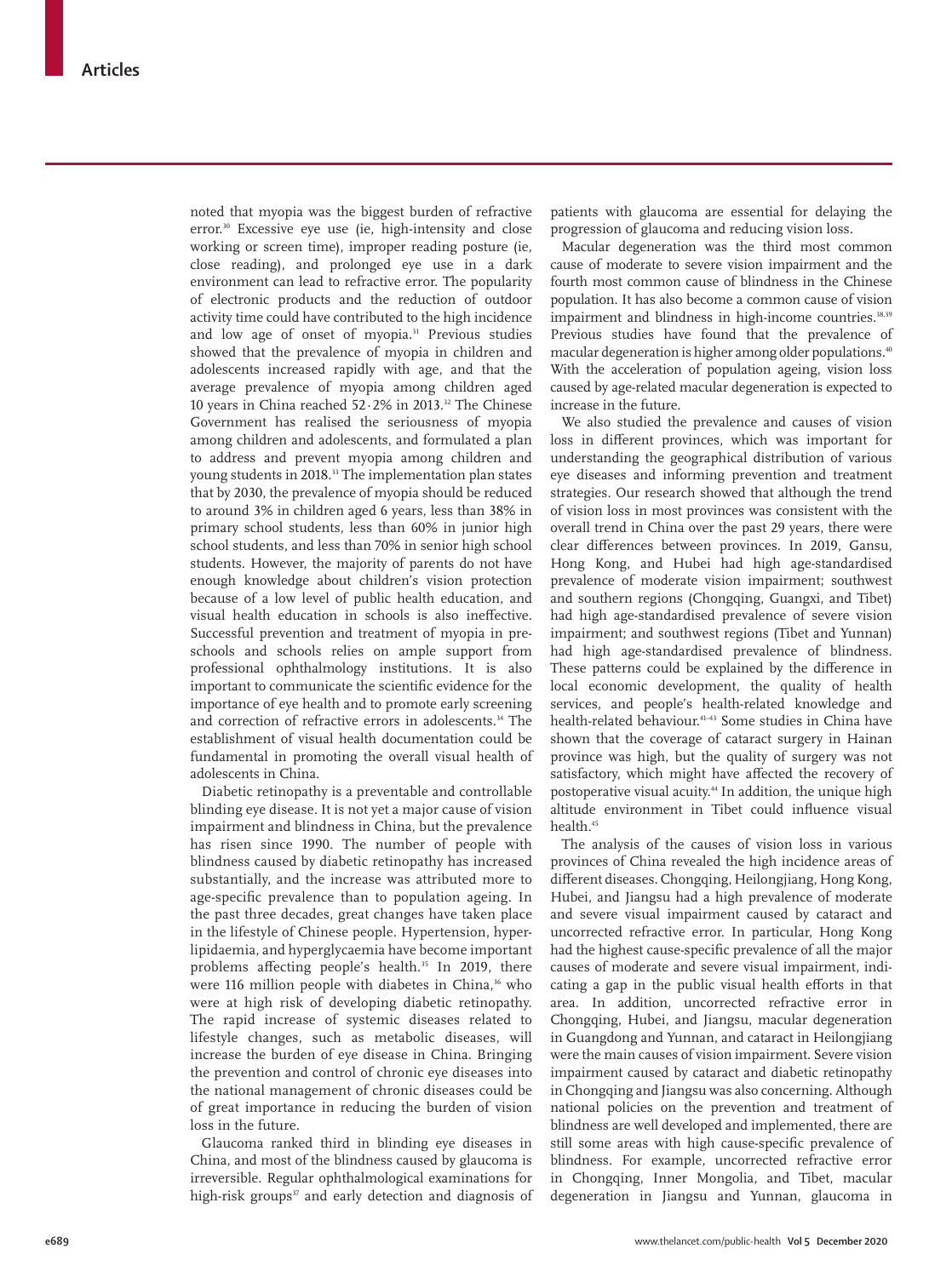Inner Mongolia, and diabetic retinopathy in Jilin were particularly concerning. Therefore, prevention and control strategies for vision loss need to be designed according to local situations.

The current study is subject to all the limitations of the GBD studies.<sup>47</sup> First, GBD 2019 estimated the models of vision impairment and blindness mainly through the available provincial-level data and previous literature in China.4 The absence of relevant data in some provinces and the failure to differentiate between urban and rural areas might have led to bias in the model estimates. Second, different clinical procedures were used to measure visual acuity, which might result in increased measurement errors. In particular, Snellen is generally not the recommended way to measure visual acuity because its reproducibility is worse than that of the Early Treatment Diabetic Retinopathy Study. Third, although the data for vision loss were considered reasonably representative, estimates before 2005 might be uncertain due to the limited knowledge of underlying causes and the scarcity of the data sources before 2005. Fourth, many causes could lead to vision loss and it would be difficult to analyse all potential causes in detail, and therefore the interpretation of some of the results might not be conclusive. Moreover, some people might suffer from multiple diseases simultaneously, making it difficult to determine the main cause of vision loss outcomes.

In summary, vision loss is an important public health problem in China. Although China has made notable progress in reducing the age-specific prevalence of blindness, the situation of moderate and severe vision impairment is still severe. Public health policies related to eye health in China should increase their focus on the overall visual health of the public and on raising their awareness of eye care. The uneven distribution of vision loss across provinces requires customised intervention strategies for different regions. Additionally, priority should be given to cataracts in older people, refractive error in adolescents and children, and to the rising number of patients with potential to develop diabetic retinopathy.

#### **Contributors**

TX, BW, NW, and MZ conceived the ideas for this research and provided overall guidance. NW and MZ accessed and verified the data. TX, BW, HL, HW, PY, NW, and MZ prepared the first draft and finalised the manuscript based on comments from all other authors. All other authors contributed to the analysis and approved the manuscript.

## **Declaration of interests**

We declare no competing interests.

#### **Data sharing**

TX, HW, and MZ had full access to all the data in the study and take responsibility for the integrity of the data and the accuracy of the data analysis. Additional results are available on the [IHME website.](http://ghdx.healthdata.org/gbd-2019)

#### **Acknowledgments**

This work was supported by the China National Key Research and Development Program (2018YFC1315304) and the Beijing Municipal Special Funds for Medical Research on Public Welfare Development and Reform (JingYiYan 2028-2).

Editorial note: The *Lancet* Group takes a neutral position with respect to territorial claims in published maps and institutional affiliations.

#### **References**

- Eckert KA, Carter MJ, Lansingh VC, et al. A simple method for estimating the economic cost of productivity loss due to blindness and moderate to severe visual impairment. *Ophthalmic Epidemiol* 2015; **22:** 349–55.
- 2 Ramrattan RS, Wolfs RC, Panda-Jonas S, et al. Prevalence and causes of visual field loss in the elderly and associations with impairment in daily functioning: the Rotterdam Study. *Arch Ophthal* 2001; **119:** 1788–94.
- 3 McCarty CA, Nanjan MB, Taylor HR. Vision impairment predicts 5 year mortality. *Br J Ophthalmol* 2001; **85:** 322–26.
- 4 GBD 2019 Diseases and Injuries Collaborators. Global burden of 369 diseases and injuries in 204 countries and territories, 1990–2019: a systematic analysis for the Global Burden of Disease Study 2019. *Lancet* 2020; **396:** 1204–22.
- 5 WHO. Blindness and vision impairment. Oct 8, 2020. https://www.who.int/news-room/fact-sheets/detail/blindness-andvisual-impairment (accessed Nov 3, 2020).
- 6 China National Blindness Prevention and Treatment. China national eye health plan. Jun 6, 2017. http://www.moheyes.com/ (S(uopc5255puqgor24zxpd4qeo))/News/Details/96981b4a-c53c-483e-8fe3-a3d11cafaa52 (accessed March 26, 2020).
- 7 Zhou M, Wang H, Zeng X, et al. Mortality, morbidity, and risk factors in China and its provinces, 1990–2017: a systematic analysis for the Global Burden of Disease Study 2017. *Lancet* 2019; **394:** 1145–58.
- 8 Wong TY, Zheng Y, Jonas JB, et al. Prevalence and causes of vision loss in east Asia: 1990–2010. *Br J Ophthalmol* 2014; **98:** 599–604.
- 9 Zhao J, Ellwein LB, Cui H, et al. Prevalence of vision impairment in older adults in rural China. *Ophthalmology* 2010; **117:** 409–16.
- 10 Zhao J, Xu X, Ellwein LB, et al. Causes of visual impairment and blindness in the 2006 and 2014 Nine-Province Surveys in rural China. *Am J Ophthalmol* 2019; **197:** 80–87.
- 11 Gilbert CE, Ellwein LB. Prevalence and causes of functional low vision in school-age children: results from standardized population surveys in Asia, Africa, and Latin America. *Invest Ophthalmol Vis Sci* 2008; **49:** 877–81.
- 12 GBD 2019 Demographics Collaborators. Global age-sex-specific fertility, mortality, healthy life expectancy (HALE), and population estimates in 204 countries and territories, 1950–2019: a comprehensive demographic analysis for the Global Burden of Disease Study 2019. *Lancet* 2020; **396:** 1160–203.
- 13 Murray CJL, Callender CSKH, Kulikoff XR, et al. Population and fertility by age and sex for 195 countries and territories, 1950–2017: a systematic analysis for the Global Burden of Disease Study 2017. *Lancet* 2018; **392:** 1995–2051.
- GBD 2015 Mortality and Causes of Death Collaborators. Global, regional, and national life expectancy, all-cause mortality, and cause-specific mortality for 249 causes of death, 1980-2015: a systematic analysis for the Global Burden of Disease Study 2015. *Lancet* 2016; **388:** 1459–544.
- 15 Das Gupta P. Standardization and decomposition of rates: a user's manual. Washington, DC: US Bureau of the Census, 1993.
- 16 Wang B, Congdon N, Bourne R, et al. Burden of vision loss associated with eye disease in China 1990-2020: findings from the Global Burden of Disease Study 2015. *Br J Ophthalmol* 2018; **102:** 220–24.
- 17 National Health Commission of the People's Republic of China. Notice of the General Office of the Ministry of Health on the third phase of the project Sight First China Action. http://www.nhc. gov.cn/xxgk/pages/viewdocument.jsp?dispatchDate=&staticUrl=/ zwgkzt/wsbysj/201211/ (accessed March 26, 2020).
- 18 China National Blindness Prevention and Treatment. Notice on distributing "National Plan for the Prevention and Treatment of Blindness (2012–2015)". March 17, 2014. http://www.moheyes.com/ (S(uopc5255puqgor24zxpd4qeo))/News/Details/e2c67372-9ae2-4711-8e17-3a07550fd4c3 (accessed March 26, 2020).
- 19 Yang X, Hu A, Wang N. From the prevention and treatment of blindness to the universal eye health. *Ophthalmol CHN* 2017; **26:** 1–3.
- 20 WHO. Trachoma. Aug 11, 2020. https://www.who.int/news-room/ fact-sheets/detail/trachoma (accessed Nov 3, 2020).
- 21 Wang N, Deng S, Tian L. A review of trachoma history in China: research, prevention, and control. *Sci China Life Sci* 2016; **59:** 541–47.

For **additional results** see [http://](http://ghdx.healthdata.org/gbd-2019) [ghdx.healthdata.org/gbd-2019](http://ghdx.healthdata.org/gbd-2019)